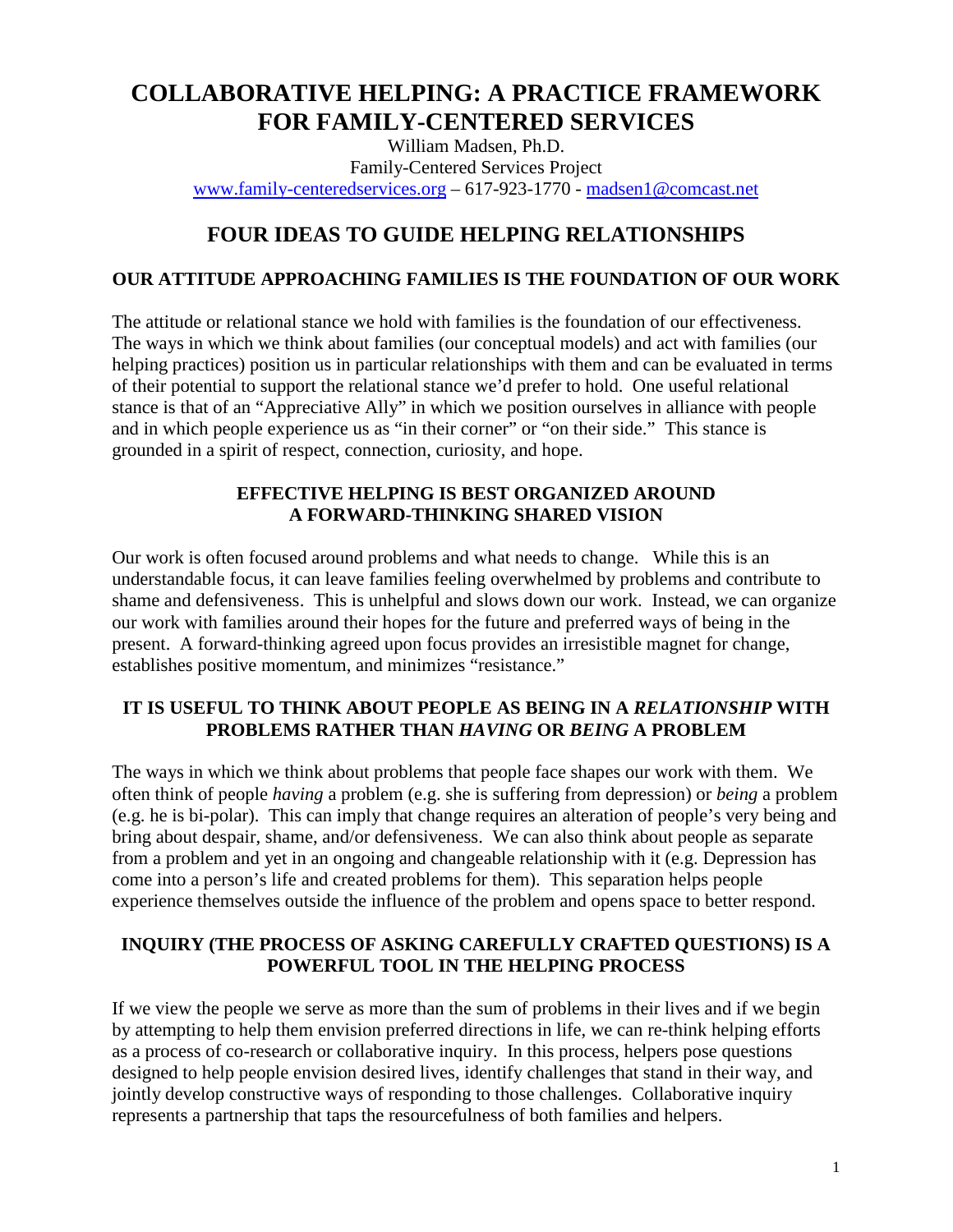## **FOUR COMMITMENTS TO SUPPORT A RELATIONAL STANCE OF AN APPRECIATIVE ALLY**

#### **STRIVING FOR CULTURAL CURIOSITY AND HONORING FAMILY WISDOM**

Families and helpers can be seen as distinct cultures, each with beliefs and preferred styles of interacting. Services can be seen as a cross-cultural negotiation in which families and helpers interact in a mutually influencing relationship. In this interaction, family actions may be more understandable through the family's lens than through the helper's lens. To fully understand family complexity, it is useful to approach each family as a unique micro-culture and to learn as much as possible about their particular culture. We can think about entering each family as an anthropologist looking to elicit family meaning rather than assigning professional meaning. This endeavor can be supported by entering with a stance of *"not knowing" or cultural curiosity*.

#### **BELIEVING IN POSSIBILITIES AND ELICITING RESOURCEFULNESS**

When we enter a culture, what we look for profoundly organizes what we see. All families have particular competencies and know-how as well as capacities to grow, learn and change. Our work proceeds quicker and elicits less "resistance" when we focus on *what is and could be*. A belief in possibilities does not ignore or minimize problems in family life. In fact, viewing families as different from and more than the difficulties in their lives allows us to simultaneously acknowledge the severity of problems and elicit, elaborate, and appreciate family resourcefulness in addressing those problems. In this way, we can maintain a belief in resourcefulness without romanticizing families.

#### **WORKING IN PARTNERSHIP AND ON FAMILY TURF**

If we believe that families are the experts on their lives and often have more resourcefulness than we realize, our work together can become a collaborative process that draws on the skills and know-how of both parties. The goal is to develop a cooperative relationship in which the family is an active participant. Cooperation is a two-way street, and helpers as well as families can be non-cooperative. Since, we as helpers hold a leadership position in the relationship, a collaborative relationship begins with us finding ways to cooperate with families and fit our work to their turf.

#### **ENGAGING IN EMPOWERING PROCESSES AND MAKING OUR WORK ACCOUNTABLE TO THE PEOPLE WE SERVE**

Empowering processes refer to ways of thinking and acting that acknowledge, support, and amplify people's participation and influence in developing the lives they prefer. Disempowering processes refer to ways of thinking and acting that inadvertently disqualify, constrain, or supplant people's participation and influence in their lives. Despite our intentions, helpers' actions may have empowering effects, disempowering effects or mixed effects. One way to avoid inadvertent disempowerment is to make our work accountable to the people we are attempting to help and actively solicit their feedback about the effects of our actions. In this way we can become accountable allies *working for* families rather than experts *acting on* them.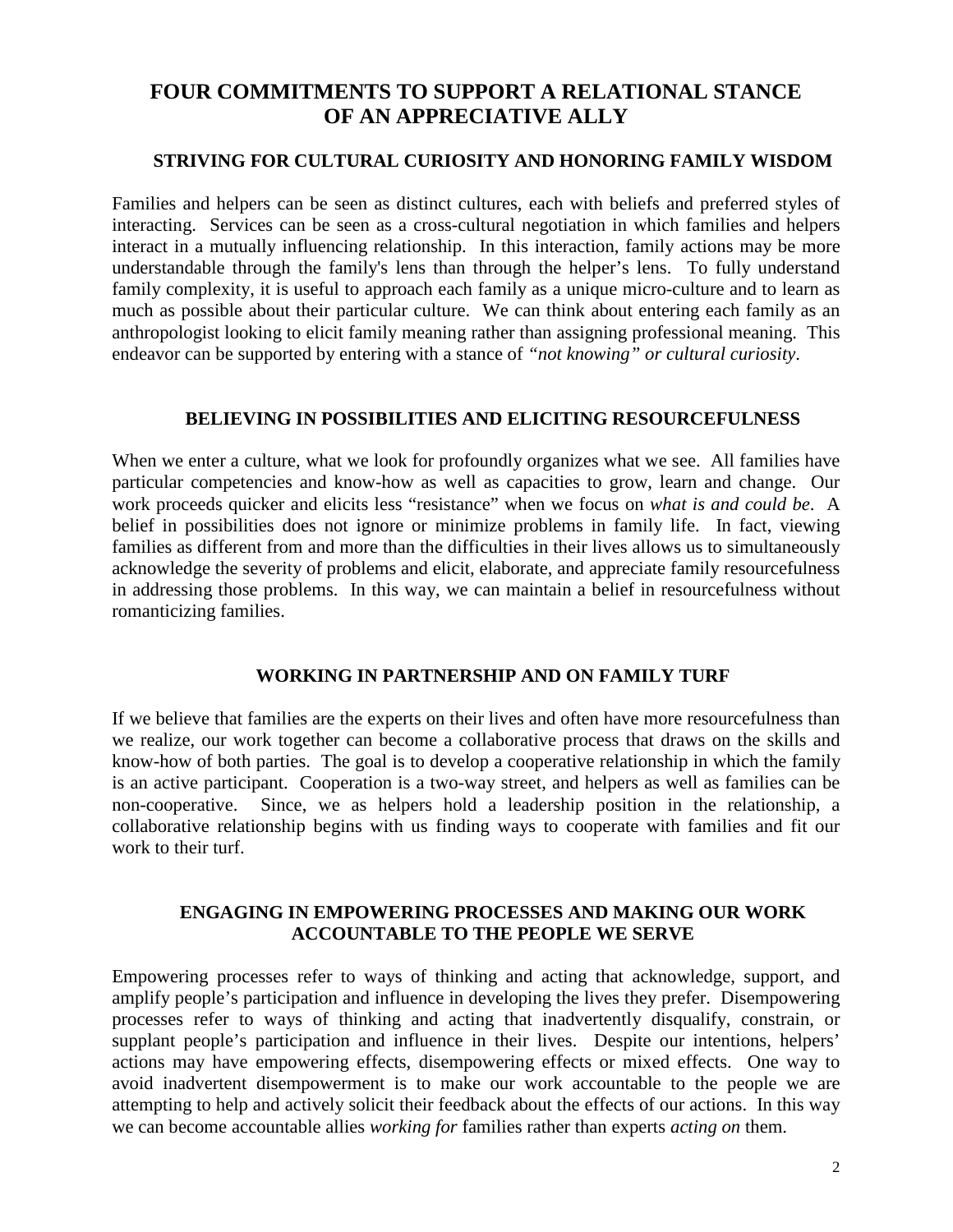## **A BRIEF DESCRIPTION OF COLLABORATIVE INQUIRY**

Collaborative Helping is a practice framework to help families by envision desired lives, address long-standing problems, and develop more proactive coping strategies. It offers an alternative approach to thinking about and working with families. Beginning with a conviction that people are more than the sum of the problems in their lives, we can expand our focus from simply identifying and correcting immediate problems to helping people envision and develop new lives. The heart of this model is "collaborative inquiry," a process of joint exploration in which helpers pose questions designed to help people envision and develop preferred directions in life. In this process, we can view helper expertise as the ability to ask questions that elicit, elaborate and acknowledge people's abilities, skills, and know-how that have been previously obscured. The questions in collaborative inquiry are developed for the benefit of people served with a focus on how they experience themselves in the process of responding to the questions. The questions are designed to contribute to a more complex experience of self and invite the enactment of alternative life stories. The enactment of preferred lives can be powerfully enhanced with the development of communities of support that can serve as appreciative audiences for change.

This framework draws on ideas from appreciative inquiry, motivational interviewing, the signs of safety approach to child protective services, and solution-focused and narrative therapy models. It is applicable at multiple levels and can be productively used in direct work, supervision, administration and organizational consulting. In fact, its effectiveness at a front-line level is enhanced when the organizing principles are also applied at various levels throughout an organization through the development of institutional practices and organizational cultures that are grounded in the four commitments previously described.

In collaborative inquiry, there is a two-way flow of information. The process does not simply convey helper expertise to families nor simply elicit their ideas. Instead, it is a joint process that highlights the shared knowledge that emerges in the course of a conversation. Collaborative inquiry does not require helpers to abdicate their own knowledge. There may be valuable wisdom in our work and life experience that can be useful for people served. However, it is important to be cautious about when and how we offer this wisdom. My own preference is to first emphasize local wisdom, then ideas that are jointly developed in meetings, and then additional knowledge from my own work or personal experiences, if it seems appropriate, useful and invited.

While this is a collaborative process, it is not an egalitarian partnership. Families are in a more vulnerable position in helping relationships and it is important to acknowledge this and be mindful of the power differential that exists. Helpers take on a leadership role in the organization of questions, but remain accountable to people served for both the direction of the inquiry and the effects of the questioning process on them. We can accomplish this by asking people how the process is going from their perspective and adjust our efforts accordingly.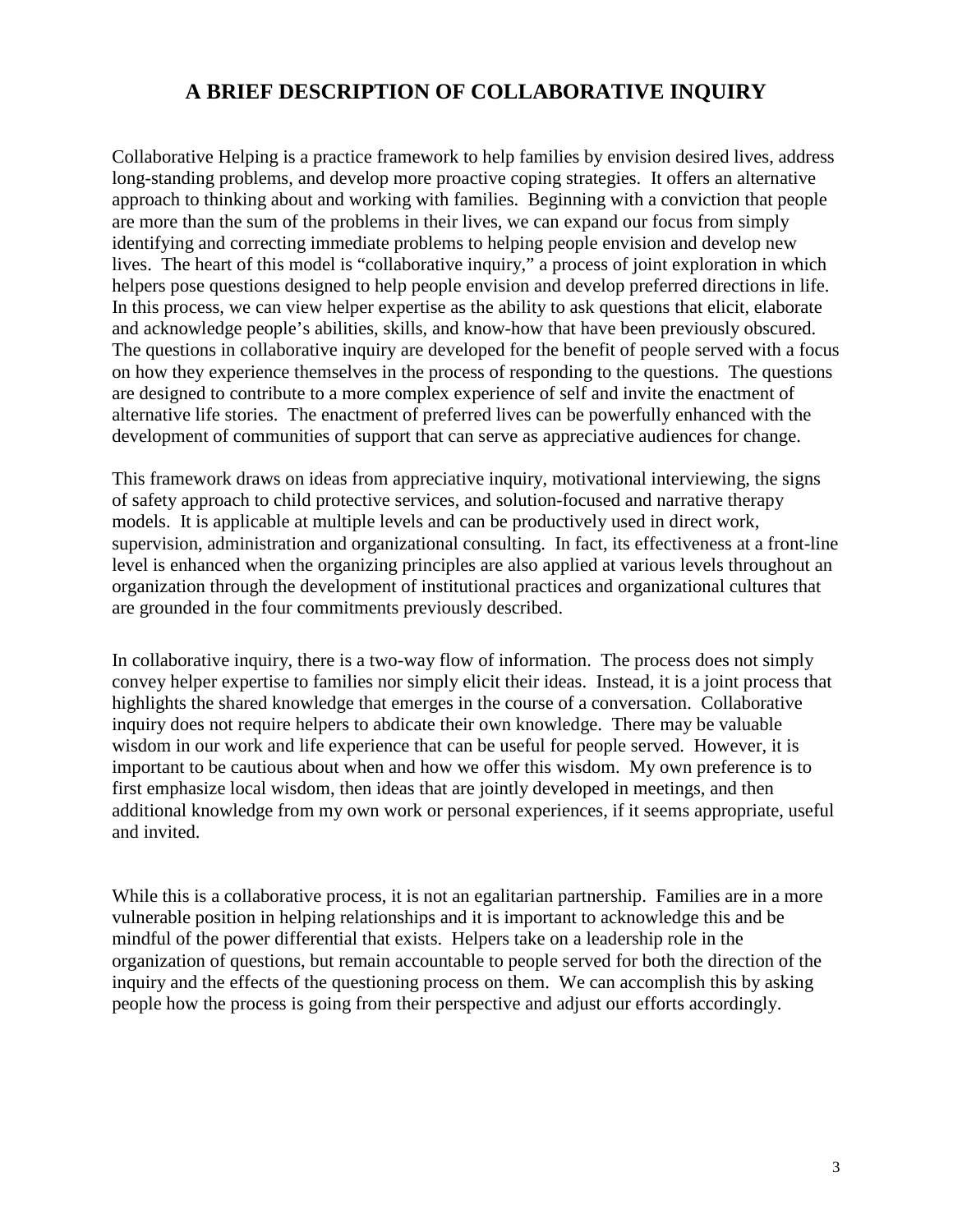## **A FRAMEWORK TO GUIDE COLLABORATIVE HELPING**

An outline for collaborative helping that is applicable at multiple levels includes five steps (in this outline, "client" can refer to families, workers or organizations; "consultant" can refer to workers, supervisors, administrators or organizational consultants):

- 1. Building a foundation of client engagement (Getting to know clients in ways that humanize them, build connection with them, and encourage hope for shared work)
- 2. Helping clients envision preferred directions in life and work. (Drawing on clients' best moments and greatest frustrations to focus on a desired future or preferred coping in a difficult present.)
- 3. Helping clients identify obstacles to and supports for their development of preferred directions in life and work. (We can think about these elements as separate entities and view clients as being in a mutually influencing and changeable relationship with them.)



- 4. Helping clients address obstacles and/or draw on supports in order to "live into" preferred lives and work.
- 5. Helping clients develop communities to support the enactment of preferred lives and work. (These communities may involve presence of others who are alive or dead, real or imagined.)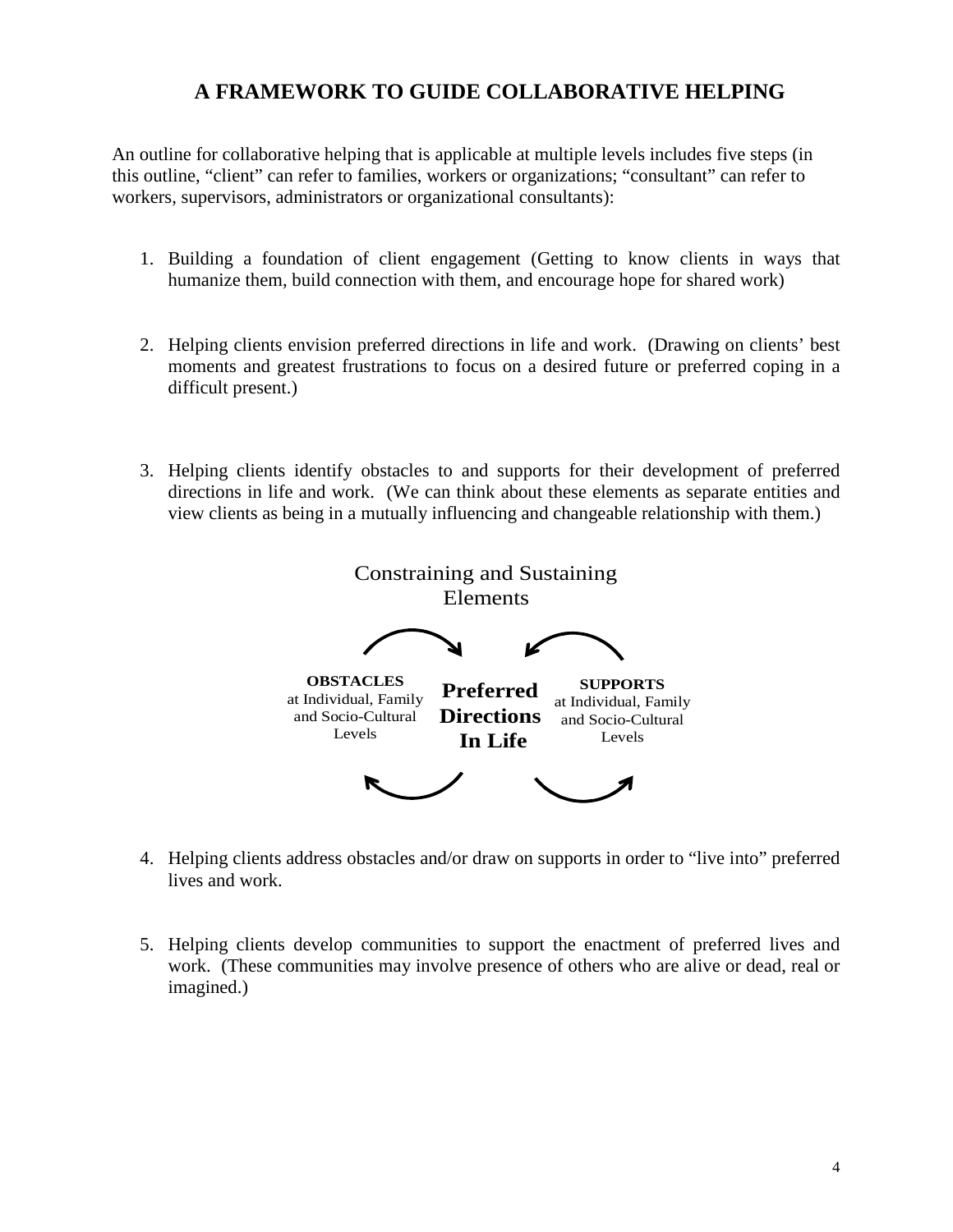# **IDENTIFYING PEOPLE'S STANCES TOWARDS PROBLEMS AND DEVELOPING CONSTRUCTIVE HELPING RELATIONSHIPS**

People served often hold a particular stance towards the problems in their lives. We can identify three possible stances that are useful to consider.

#### **Customer Relationship:**

*The (presenting concern) is a problem in my life, I can do something about it, and I want your help in doing something about it.* (This is known in solution-focused work as a "Customer Relationship" in which a complaint or goal has been jointly identified by people and helpers, people served see themselves as part of the solution, and are willing to do something about the situation.)

#### **Visitor Relationship / No Problem Stance:**

*The (presenting concern) is not a problem in my life and I don't need to do anything about it.* (This is known in solution-focused work as a "Visitor Relationship" in which a shared goal has not been jointly identified by people served and helpers and in which helpers and people served have different definitions of the problem and different agendas for dealing with it.)

We will refer to this stance as a "No Problem" Stance. It often develops in situations in which people are seen as being "in denial" or minimizing a problem. In this situation, helpers can fall into attempting to convince family members that a problem exists or try to force family members to acknowledge or agree with how they "should" see things. However, agreement may not guarantee safety and the interactional patterns that develop around a "No Problem" stance can inadvertently rigidify that stance.

#### **Complainant Relationship / No Control Stance:**

*The (presenting concern) is a problem, but there is nothing I can do about it.* (this is known in solution-focused work as a "Complainant Relationship" in which people have complaints about a problematic situation, but do not see themselves as part of the solution.)

We will refer to this stance as a "No Control" Stance. It often develops in situations where people are seen as being passive or "co-dependent." In this situation, helpers can fall into attempting to convince a person that he or she can do something about the problem. People served can experience these efforts as "minimizing" the magnitude of their difficulties and respond with arguments for why change is not possible. The interactional patterns that develop around a "No Control" Stance can inadvertently rigidify that stance.

*While we may hope people served see difficulties as a problem, they often hold a "no problem" or a "no control" stance. These stances constrain them from effectively addressing a problem. As workers and families interact around these stances, they can get caught up in problematic interactions that inadvertently rigidify these stances.*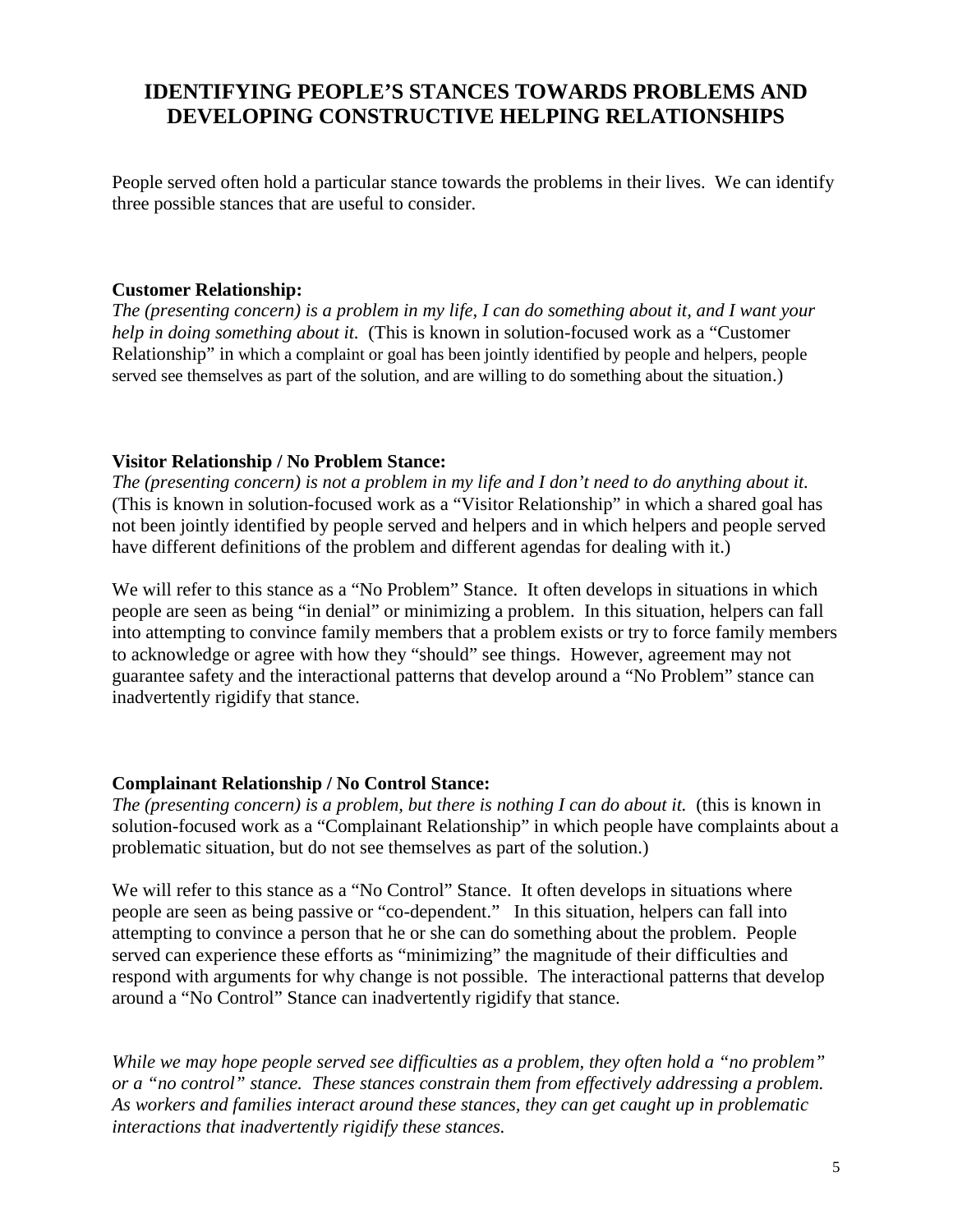## **COMMON INTERACTIONAL PATTERNS AROUND A "NO PROBLEM" STANCE**



# **STEPS TO ENGAGE PEOPLE WITH A "NO PROBLEM" STANCE**

**1. First do no harm -** Try to avoid prematurely arguing for change.

**2. Connection before correction -** Connect with people's intentions, hopes, values, and preferred view of self.

**3. Mind the Gap -** Elicit and examine discrepancies between people's intentions, hopes, values, and preferred view of self and the current effects of their actions.

**4. Grow the exception into a plan -** Build on this exception to a "No Problem" stance to develop an agreed upon focus for shared work.

### **Sample Questions in this Process:**

- When you slapped your son, what were you hoping to achieve?
- What were you hoping he might learn in that moment? (looking for some positive intention that we can support)
- (if we can find an intention we can support) What does that say about the kind of person you hope he'll grow up to be?
- What does that say about the kind of parent you hope to be? (looking for a preferred view of self)
- When you slapped him, what do you think it was like for him? (looking for actual effects)
- So, I'm sitting here holding on one hand the hopes you've described for your son and the kind of parent you want to be and on the other hand these effects you've just described. What's it like for you to sit with both of those? (examining the discrepancy between intentions and effects)
- What helps you remember your best intentions for both you and your son?
- What helps you face the effects of your actions?
- As you think about your description of feeling bad about this situation, what do you think it tells me about the person you want to be that you're willing to face feeling bad rather than ignore it or run away from it?
- As you think about the parent you'd rather be with your son, are there times you've been more that parent?
- How have you done that? What has helped you to do that?
- Can you think of other times when you've been more like that?
- What makes being that way important to you?
- If you could bring more moments like that into your life, would that be a good development?
- Would it be useful for us to focus on helping you do that more?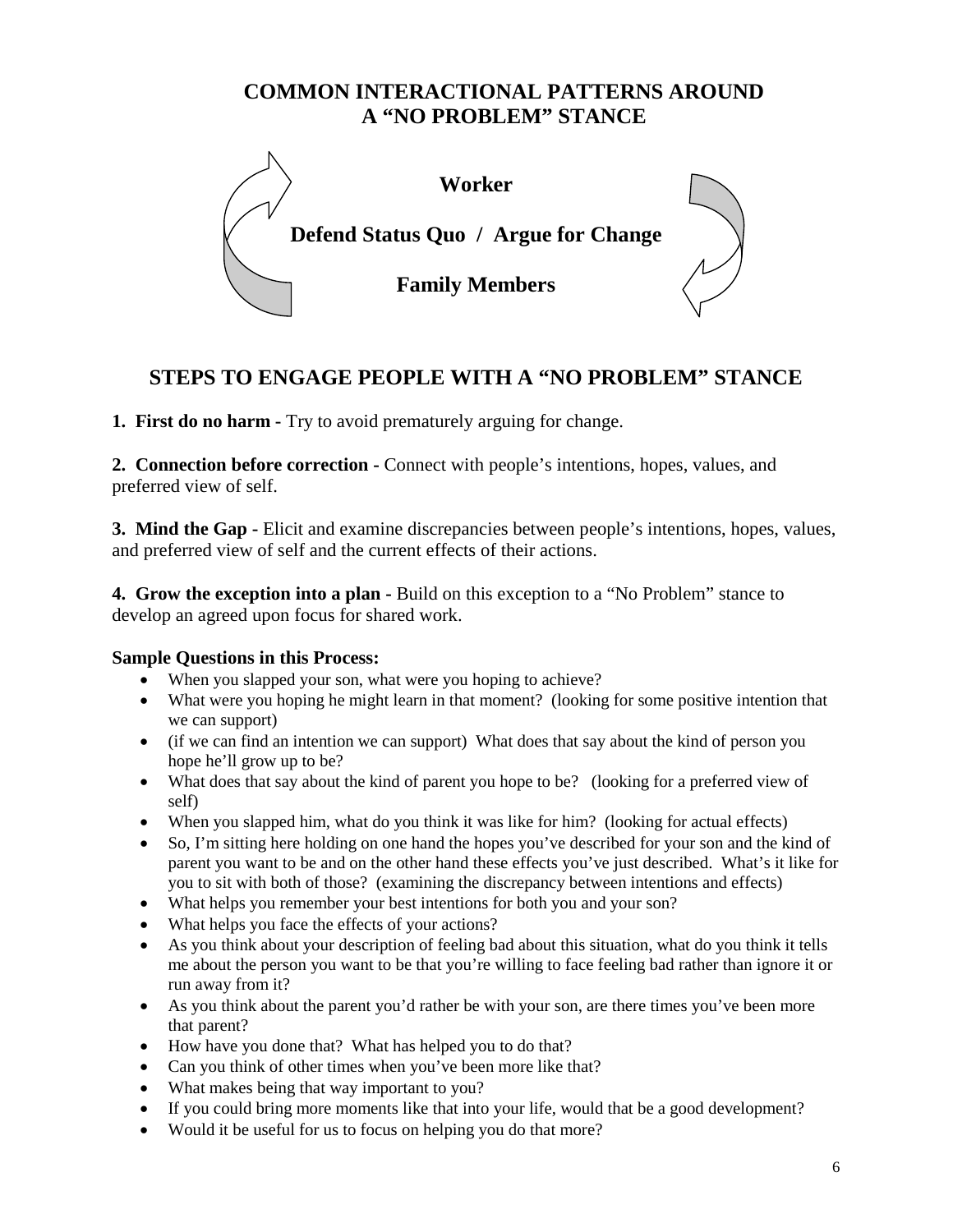## **COMMON INTERACTIONAL PATTERNS AROUND A "NO CONTROL" STANCE**



**Worker**

**Maximize / Minimize**

**Family Members**



# **STEPS TO ENGAGE PEOPLE WITH A "NO CONTROL" STANCE**

## **1. First do no Harm**

Avoid prematurely arguing for change.

## **2. Connection before correction**

Search for the hopes behind people's complaints. (What a person despairs against may point to what he/she hopes for.)

## **3. Taking the first step**

Elicit and examine instances of self-efficacy or agency as people are invited to describe their responses to a problematic situation.

## **4. Growing the exception into a plan**

Build on these exceptions to a "No Control" stance to develop an agreed upon focus for shared work.

## **Sample Questions:**

- What is it that bugs you most about this situation?
- What would you like to see differently?
- What makes that hope important to you?
- How have you responded in this situation? (looking for moments that contain bits of hope,
- When your partner went to hit you, how did you respond? You know, what did you do? (looking for responses that contain bits of self-efficacy)
- How did you do that? Then what happened? What else did you do?
- Can you think of other times when you've taken similar steps? (connecting with other moments of self-efficacy)
- What were you trying to accomplish there?
- If you could bring more moments like that into your life, would that be a good development?
- Would it be useful for us to focus on helping you do that more?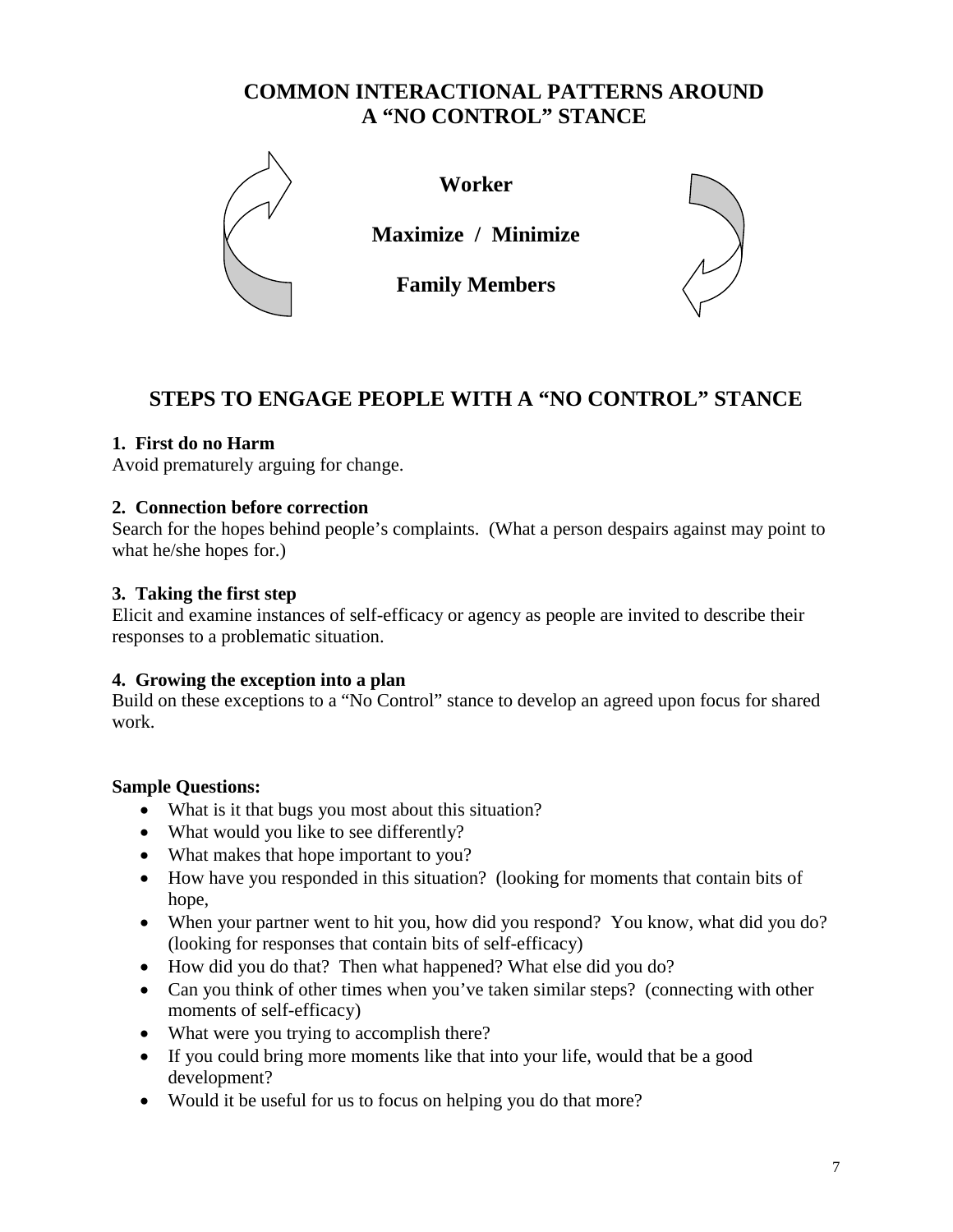## **SOME QUESTIONS TO HELP PEOPLE ENVISION PREFERRED DIRECTIONS IN LIFE**

#### *A question From Steve deShazer:*

• What needs to happen for us to stop meeting like this?

#### *A question to anticipate positive work together:*

 If we were at the end of our work together rather than the beginning and you were looking back and feeling good about what you had accomplished in this time, what would be different in your life?

#### *A question about progress since first session from solution-focused therapy:*

What has been happening since our last meeting (or between when you called and today) that you would like to see continue in your life together?

#### *The miracle question from solution-focused therapy:*

 Suppose one night there is a miracle while you are sleeping and the problem that brought you here is solved. What do you suppose you will notice different the next morning that will tell you that the problem is solved?

#### *Questions to elicit the presence in described absence:*

(Influenced by Johnella Bird and by Michael White's "absent but implicit")

People often come in focused on what is missing – "She never listens to me anymore. She's always running around and doing whatever she wants. I feel like I'm losing my daughter." When we hear the absence, we can inquire about what could be present.

*Possible Responses to "I feel like I'm losing my connection with my daughter."*

- When did you notice this connection with your daughter getting lost?
- Do you think there has been a shared connection in your relationship before that happened?
- How did the two of you develop that connection in your relationship?
- Has this connection ever been lost in the past and then found again? How did you do that?
- What would tell you that a renewed sense of connection had been achieved in this relationship? What would have changed?

#### *Questions from Appreciative Inquiry*

- Everyone has days when they are "off," when they are not "at their best." As you might guess, I am going to need to ask you about that in a bit. But, before I do, can I ask you a little bit about when you are "on," when you are "at your best" as a parent?
- Can you think of a particular moment when you felt good about yourself as a parent? What was happening? What were you doing? How were your children responding?
- What did you particularly value or appreciate about you were in that moment? What makes that important to you? What does that say about your hopes and dreams for your self as a parent? What does it say about what you stand for as a parent?
- Imagine it is a year from now and your relationship with your kids is totally grounded in those things you most value about your parenting. How would you know it? Concretely, what would be happening? If we had a videotape of you in this future moment "at your best," what would we see on the videotape?

#### *Questions from Leahey & Kegan's Moving from complaint to commitment:*

- What complaints do you have about this relationship?
- What would you like to see instead?
- If your complaint and your preferred alternative were somehow a message to you about what you really care about, what is important to you, what you really value, what would that message be? (It can be helpful to put the answer in the frame of "I am committed to the value or importance of \_\_\_\_\_\_\_\_ in our relationship.)
- If your relationship were grounded in those commitments, concretely how would we know? What would we see happening that is different?
- Would that be important to you and why?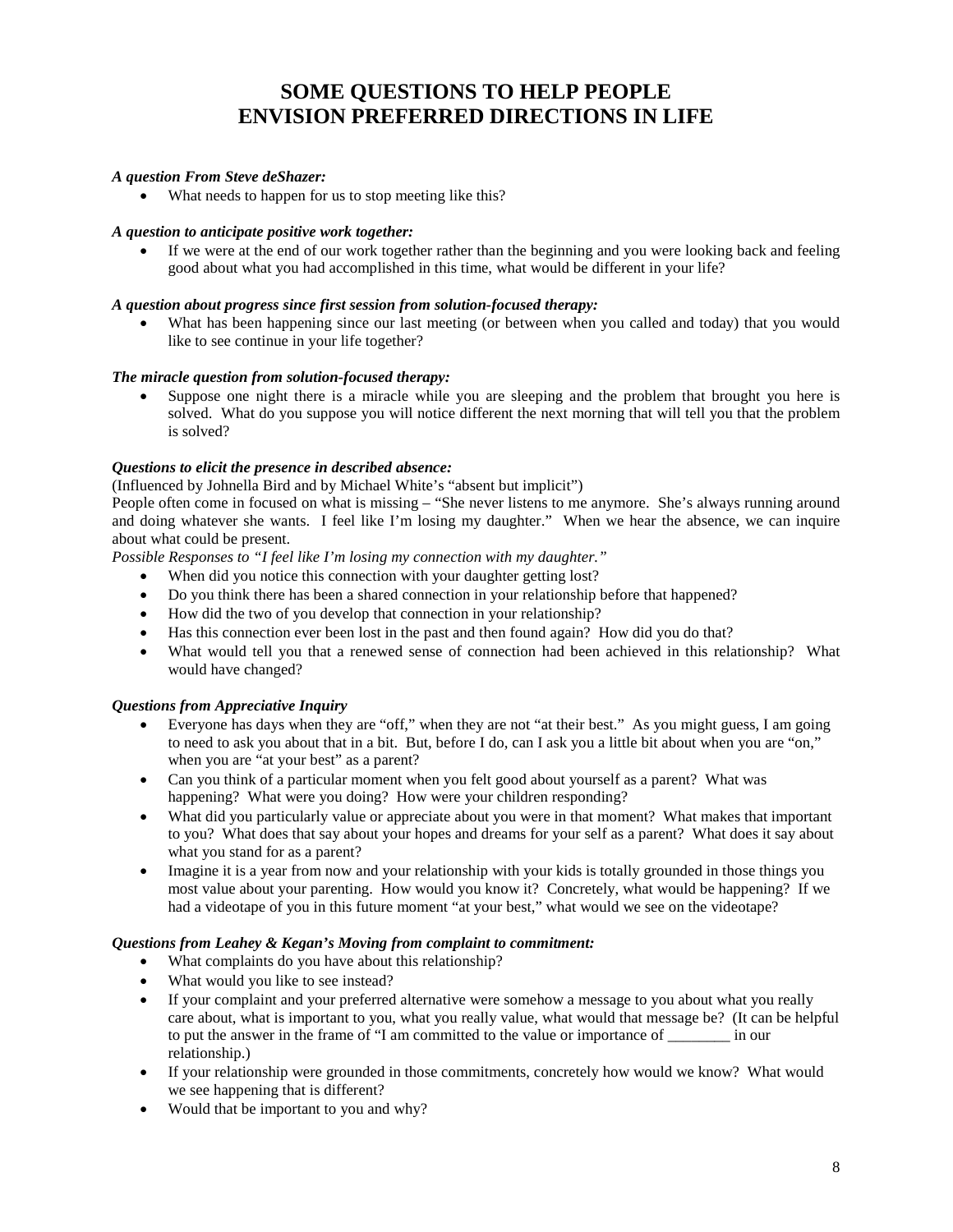## **IDENTIFYING ELEMENTS THAT CONSTRAIN AND/OR SUSTAIN PREFERRED DIRECTIONS IN LIFE**

Once we have helped people envision preferred directions in life (future possibilities or preferred ways of coping in the present), we can identify various elements have been obstacles to preferred lives and/or elements that could be supports for preferred lives. We can identify constraining elements and sustaining elements at individual, interactional, and socio-cultural levels. A focus on both constraining and sustaining elements gives us the flexibility to fit our efforts to family preferences and focus on problems or solutions or both. The figure below lists some possible constraining and sustaining elements.



We can think of people as being in an on-going and modifiable relationship with constraining and sustaining elements and see our work as helping them shift their relationship to constraining elements and enhance their relationship to sustaining elements. If we think about these elements as separate entities, we can use externalizing conversations to examine the influence of the particular element on the life of the person as well as the influence of the person on the life of the particular element. While externalizing conversations can be used with both constraining and sustaining elements, they have typically been used to help people shift their relationship with constraining elements or problems. When people experience themselves as being in a relationship with a problem rather than having or being a problem, they often experience a sense of relief and an increased ability to do something about the problem. Externalizing creates a space between people and problems that enables people to draw on previously obscured abilities, skills, and know-how to revise their relationship with the problem.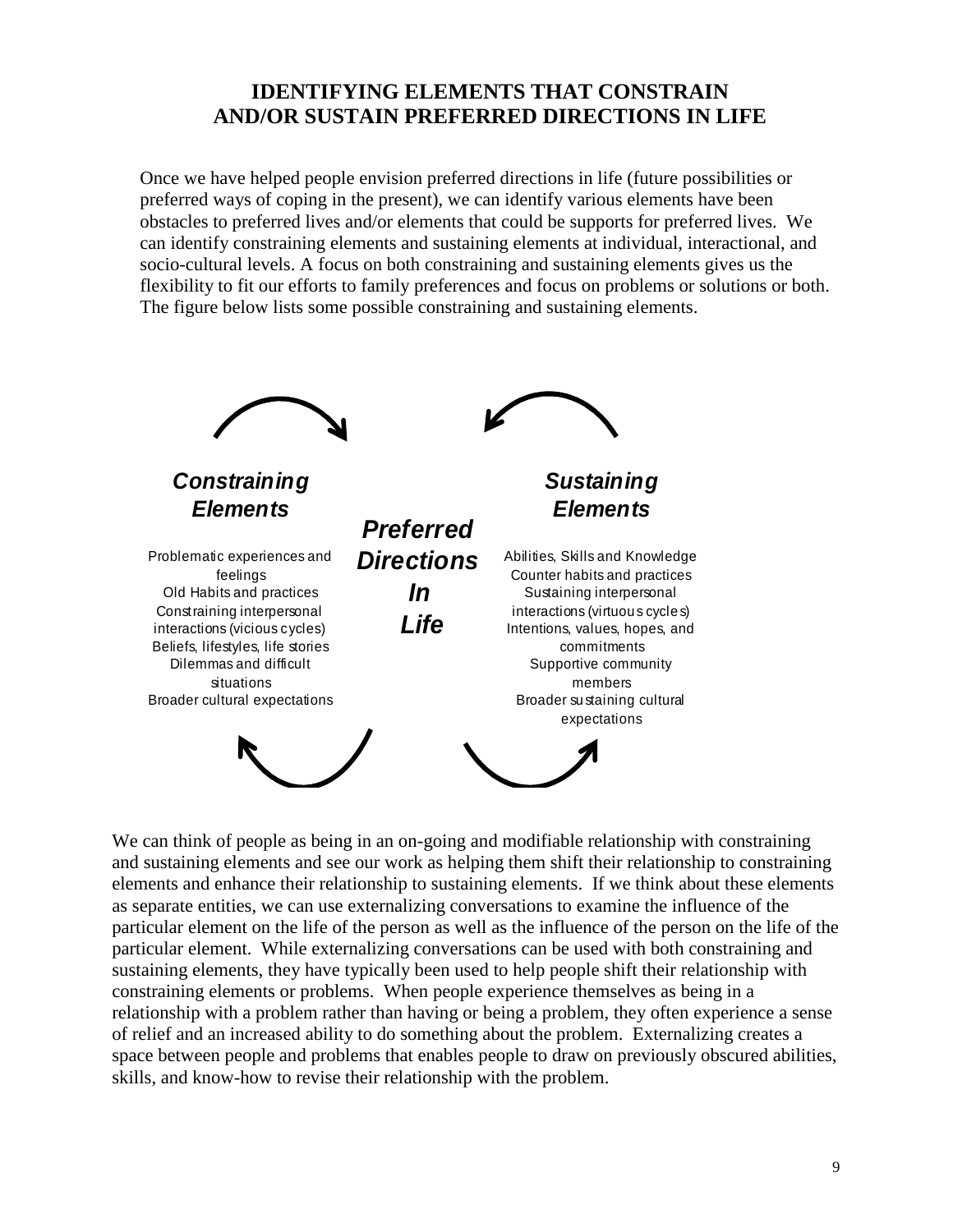# **A SIMPLE OUTLINE FOR EXTERNALIZING CONVERSATIONS**

Externalizing conversations are a powerful helping practice that can be initially difficult to apply. The following outline is an attempt to make these ideas more accessible. Externalizing conversations can be organized around four areas: people's *experience* of the problem, *effects* of the problem, people's *preferences* about the problem's effects, and people's preferred ways of *responding to* the problem.



**PROBLEM (and its Network of Support)**

*Experience of the Problem Questions*

*Response to the Response to the Problem Questions Problem Questions*

*Preferences about the Problem Questions*

**FAMILY MEMBERS (and their Community of Support)**

### *Purpose of "Experience of the Problem" Questions*

To separate the problem from the person through externalizing language and develop a rich understanding of a person's experience of their relationship with that problem.

### *Purpose of "Effects of the Problem" Questions*

To develop a thorough understanding of the effects the problem has had on the person in different aspects and different relationships in their life. While we may learn about mixed effects and possibly beneficial effects, the primary focus is on negative effects of the problem.

### *Purpose of "Preferences about the Problem" Questions*

To invite a person to consider how the problem's effects fit or don't fit with their preferred direction in life. To offer them an opportunity to take a position in relation to the problem, make their intentions and values known, and mobilize emotional energy behind that position.

### *Purpose of "Response to the Problem" Questions*

To elicit and elaborate a story of the person's efforts to develop a different relationship with the problem (which may be to resist it, oppose it, overcome it, cope with it, contain or outgrow it, use it constructively, etc.). To invite the person to give meaning to this story and examine future possibilities as that story unfolds.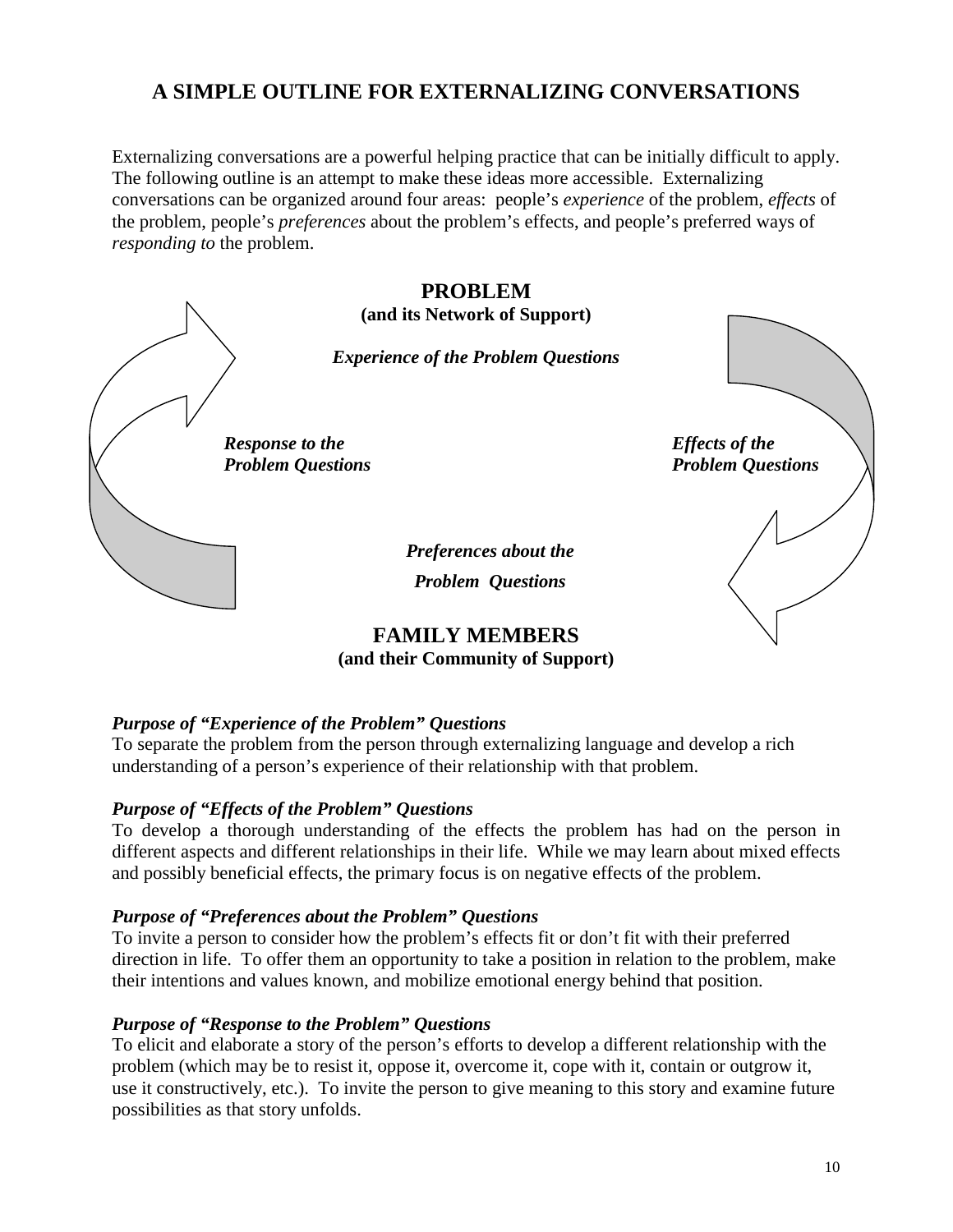# **SAMPLE QUESTIONS IN EXTERNALIZING CONVERSATIONS**

## *Experience of the Problem*

- In what situations is XX most likely to come into your life?
- How do you notice it when XX shows up?
- What's it like having XX in your life?

## *Effects of the Problem*

- When XX comes into your life, what effects does it have on you?
- What has XX gotten you to do that goes against your better judgment?
- What toll has XX taken on your life? (inquire about various aspects of life)
- What effects has XX had on others close to you?
- Has XX created problems for you in relationships? If so, in what ways?
- What does XX try to convince you about yourself? If XX were making decisions for you, where would it take you in your life?
- If XX were to get stronger in your life over the next 6 months, what do you think your life would look like then?

## *Preferences about the Effects of the Problem*

- As you think about the various effects XX has had on your life and relationships, would you say these are positive or negative developments?
- Are those effects something you'd like more of or less of in your life?
- Why is that? In what ways do these effects fit or not fit with your hopes for your life?
- Where would you rather take your life?
- What do those intentions say about who you are and what you stand for in your life?

## *Response to the Effects of the Problem*

- You say that you don't like the effects of XX and that you would like to find a way to keep it in its place. Towards that end, would it be okay if I ask you a little about some of your success in doing that?
- Can you think of a time when you were able to keep XX in its place a bit or keep on in the face of its attempts to hold you back?
- What did you do differently? How did you do that? Who helped you to do that? When or where are you more able to do that? (Go for details.)
- What steps did you take to develop a different relationship to XX? What did you do first? Then what?
- Was this a new development for you or have there been times in the past when you were able to do that?
- What does it mean to you that you've been able to do this?
- What does it tell you about yourself?
- What capacities or abilities or know-how does it show?
- How did you develop those capacities? Who helped you in developing them?
- How would you describe somebody who was able to do that? Does that description fit for you?
- As you continue down this new path, how will that affect other aspects of your life?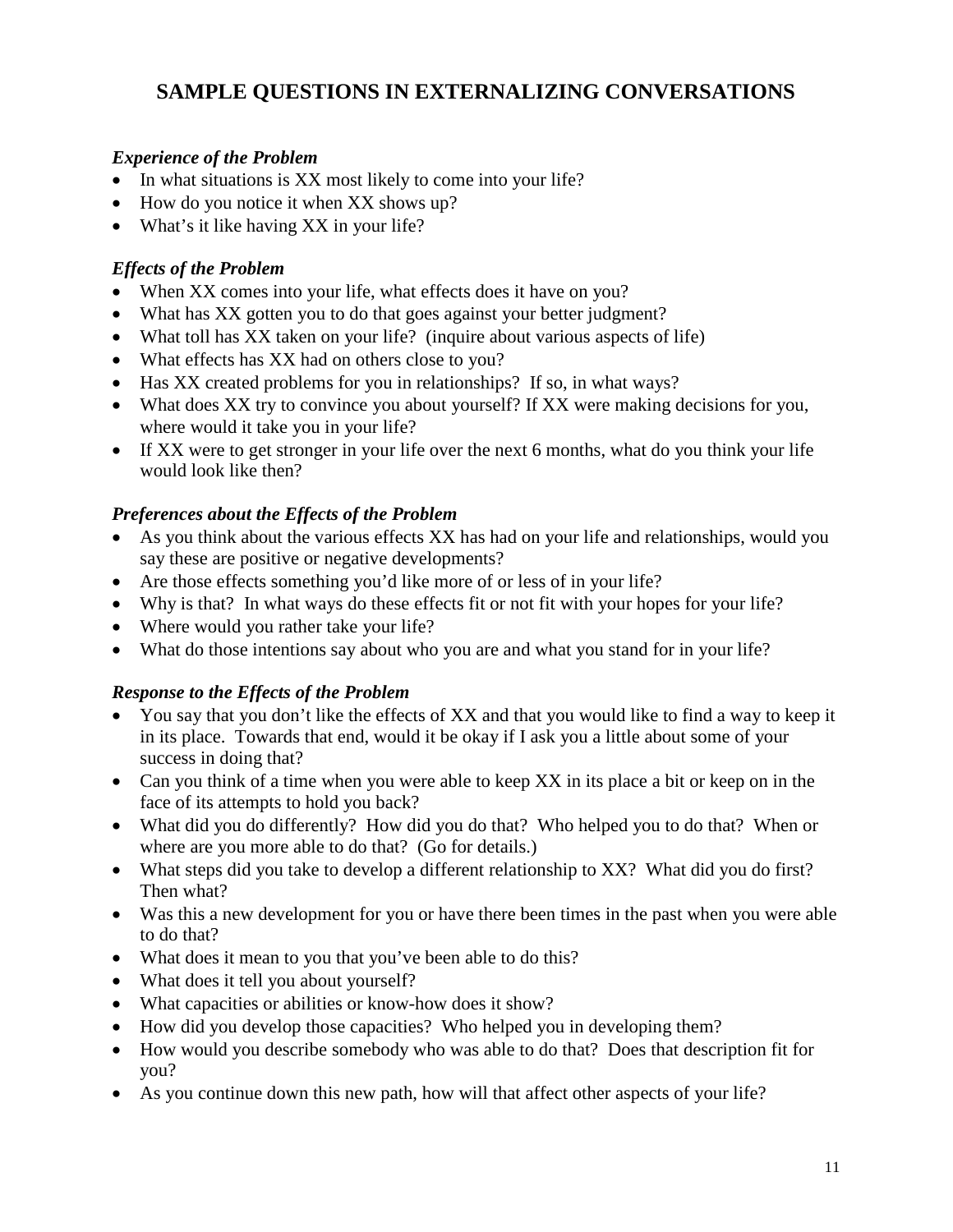# **RE-THINKING "STRENGTHS"**

There is an increasing focus on the idea of building on "client strengths" in mental health and social services. While this is a positive development, we can take conversations about "strengths" even further in two ways:

- 1. We can elicit "strengths" not as stand alone entities (e.g. he is a good cook, she is a good basketball player), but as elements that sustain people in relation to an agreed upon goal (e.g. elements that support a parent's "best judgment" with his/her children).
- 2. We move from an *internal view* of strengths (thinking them as "belonging to people, as being inside them, as being lacking in some people or as being amenable to growth, harvesting, mining or extracting") to an *intentional view of strengths* (thinking about them as achievements, qualities, skills of living, values, hopes, dreams, beliefs, and activities).

With an *intentional view* of strengths, we can view the Strength as an externalized entity and have richer conversations about the Strength by asking about:

- The ways in which a particular Strength is put into practice.
- The abilities, skills and wisdom that comprise this Strength.
- The history of the development of this Strength.
- The important people in a person's life who have contributed to this Strength.
- The meaning this Strength holds for that person.
- The intentions, values and beliefs, hopes and dreams that stand behind this Strength.
- What this Strength says about who the person is and what they "stand for" in their life.

### *Sample questions to externalize the "Serenity" as a strength described by a mother of a challenging adolescent:*

- Can you tell me more about this Serenity?
- If Serenity was not a quality that you have, but something you do, what are the skills that go into it? What, for you, are the practices of Serenity?
- How did you develop those practices?
- How would you like to use Serenity in your life?
- Why is it important for you to use it in that way?
- What values are important here?
- When you think of those values, what hopes or dreams do they reflect?
- What do those hopes and dreams say about what you are committed to or what you stand for in your life?
- As you think back across your life, who do you think might particularly appreciate your pursuit of Serenity in the face of your son's provocations?
- How have those people contributed to your development of Serenity?
- If they could witness your practice of Serenity, what do you think it would tell them about you?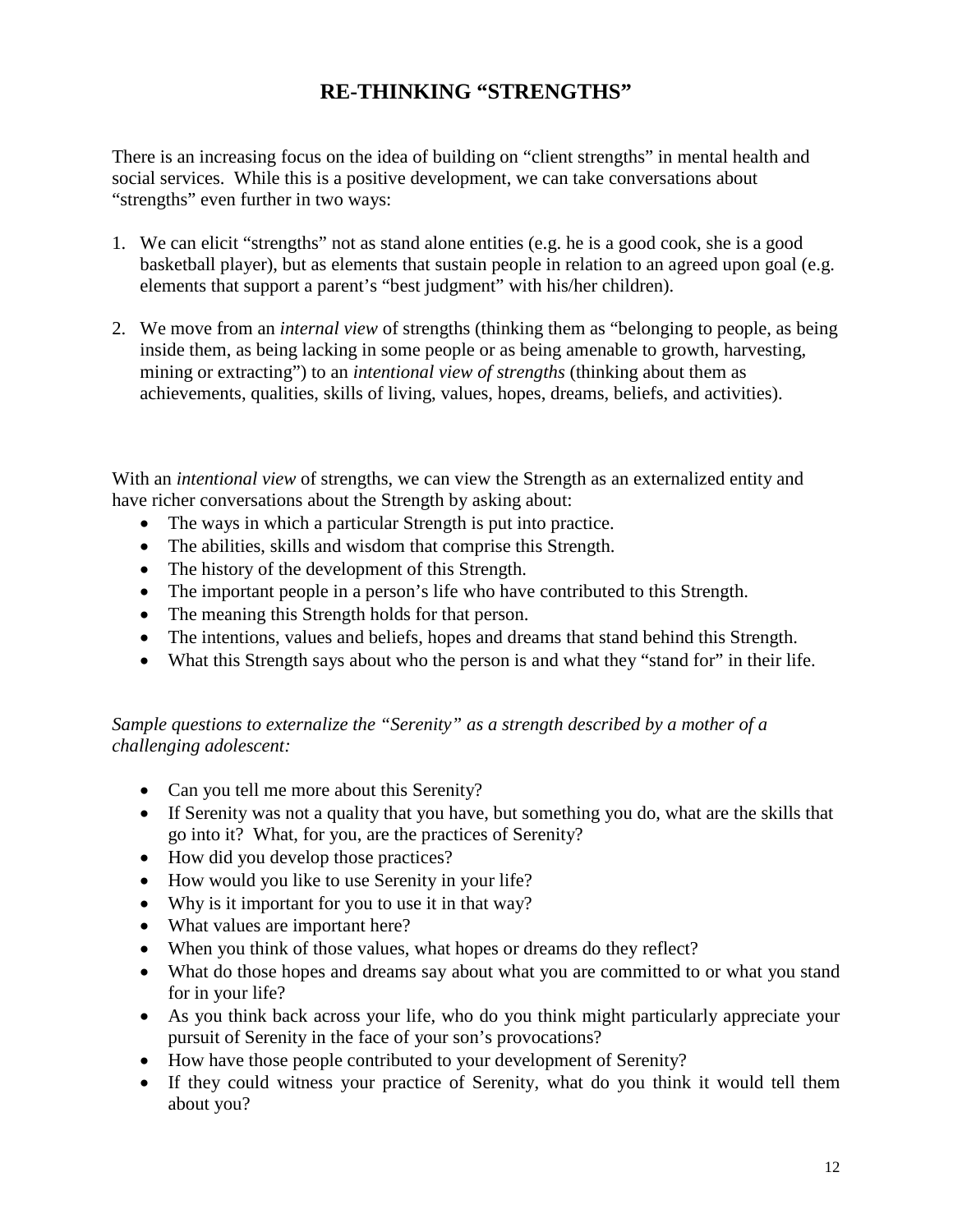## **DEVELOPING COMMUNITIES OF SUPPORT FOR THE ENACTMENT OF PREFERRED LIVES**

Problems can disconnect people from important others in their lives. When this happens, problems often become stronger and people lose sight of aspects of their life outside the influence of problems. If problems gain influence when people are disconnected from others, then helping people reconnect to a supportive community can assist them in life. The development of a community of support can counteract the isolating effects of problems and help people stay in touch with alternative, preferred versions of who they are in their life. There are a variety of ways in which we can help people connect to potentially important communities of support.

We can use re-membering conversations as a questioning process to help people evoke and hold the presence of important others in their heads and hearts. Re-membering conversations build a sense of solidarity with important others or "allies" in order to help people better resist the influence of problems and pursue preferred directions in life. It is important that we think broadly and creatively in the process of identifying potential allies. We can draw on people who have been important to persons served in the past as well as the present. We can evoke important people who have passed away. Potential allies do not have to be directly known in order to be significant in people's lives. They can be authors, characters in books or movies or comics, musicians, sports figures, or celebrities who are admired by persons served. Allies also do not have to be people. They may be imaginary friends, important toys or favorite pets. Remembering conversations that draw on important spiritual figures can lead to poignant and powerful conversations.

We can also use reflecting teams and witnessing practices to develop actual audiences that are invited to listen in on a helping conversation and then offer reflections about what it was like to hear the emerging alternative story. This process follows a very structured and pre-designed format. The audience can consist of people who are introduced to family members, particularly for this purpose or people who are already known to them. Introduced audiences have historically consisted of various professionals, but can also involve other concerned nonprofessional parties (e.g. other people who have struggled with similar issues and are willing to support a particular family member). Known audiences consist of members of a person's existing community who are asked to listen and acknowledge a story that is told. These can be set up informally (e.g. a couple in which one member is interviewed and the other is asked to reflect upon what they have heard) or formally (e.g. members of a person's community are invited to listen to a particular therapeutic conversation and are then interviewed to elicit their reflections).

Finally, we can focus our helping efforts on actively assisting people served to identify, constructively utilize and over time sustain a community of allies.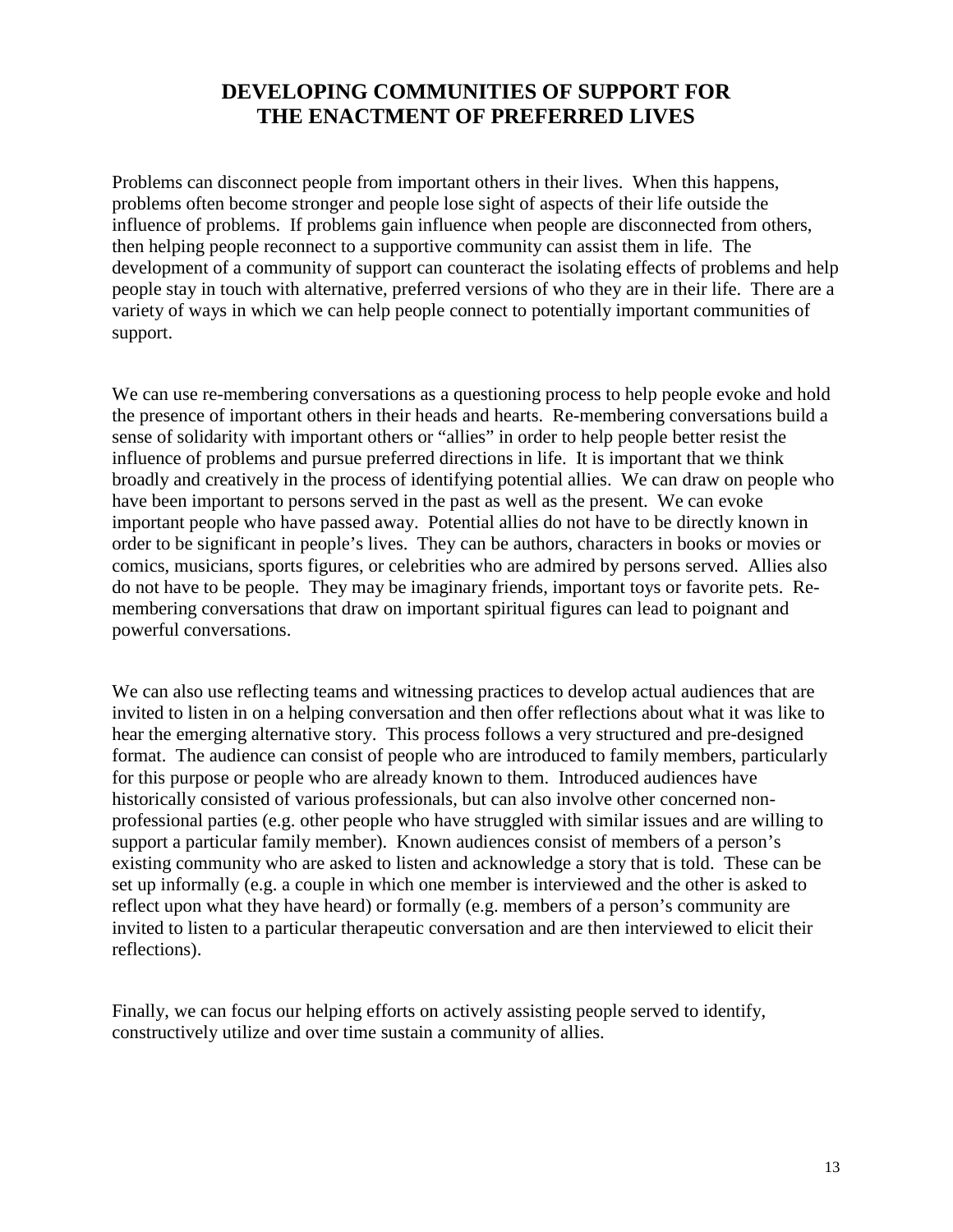# **ONE OUTLINE FOR RE-MEMBERING CONVERSATIONS**

The following framework outlines four broad steps in re-membering conversations and offers a few sample questions to help in each step.

- 1. Identify people or beings (alive or dead, real or imagined) in the person's past or present who would could serve as allies, recognizing, appreciating and standing in support of the person's preferred response to problems or pursuit of preferred directions in life. Get details of that relationship and its importance to both the person and their ally.
	- As you think back across your life, who stands out someone who would be likely to recognize and appreciate your efforts to pull your life together in the face of the difficulties you've described?
	- Can you tell me a little bit about your relationship with X? How has X been important to you in your life? What has it meant to you to have X in your life? How might you have been important to X in her life?
- 2. Find specific times when the ally witnessed important differences in the person's life. Elicit a detailed story of those events (e.g. who, what, where, when, and how) and their meaning through the ally's perspective.
	- What does X know about you or what has X witnessed you doing that would tell her that this commitment is important to you? (in great detail)
	- What do you think X saw in you in that moment and what might X have particularly appreciated about how you responded in that moment? How do you think X's witnessing of this commitment on your part may have touched her life?

3. Weave together contributions the ally has made to the person's life and possible contributions the person has made to the ally's life. Explore the effects of these reciprocal contributions and their respective implications for the person's identity.

- How has knowing X touched your life? What how has she contributed to your life? What effects has that had on you?
- In the situation you described, what do you think X might have most appreciated about how you responded to it? What do you think that tells X about you? In what ways might parts of that description of you fit for you? What's it like to view yourself in that way?
- Why do you think X showed so much interest in you? What do you think your time together might have meant for her? What might you have contributed to her life? What effects might you guess that could have had on her life?
- What do you think she might have appreciated about your contribution to her life? What difference might that have made for her? As you think about what she's gotten from knowing you, what might that suggest about the person you are?

4. Link the conversation about past events back to the present situation and to future possibilities. Attempt to bring the ally's presence more into the person's current life to support the person in continuing to develop preferred directions in life.

- If X was somehow here now and listening to our conversation, what do you think she might be thinking about it? What would it tell her about you?
- What's it like for you to think about X's response? What's it like for you to be invoking her presence here? What could help you to hold onto her presence in your life?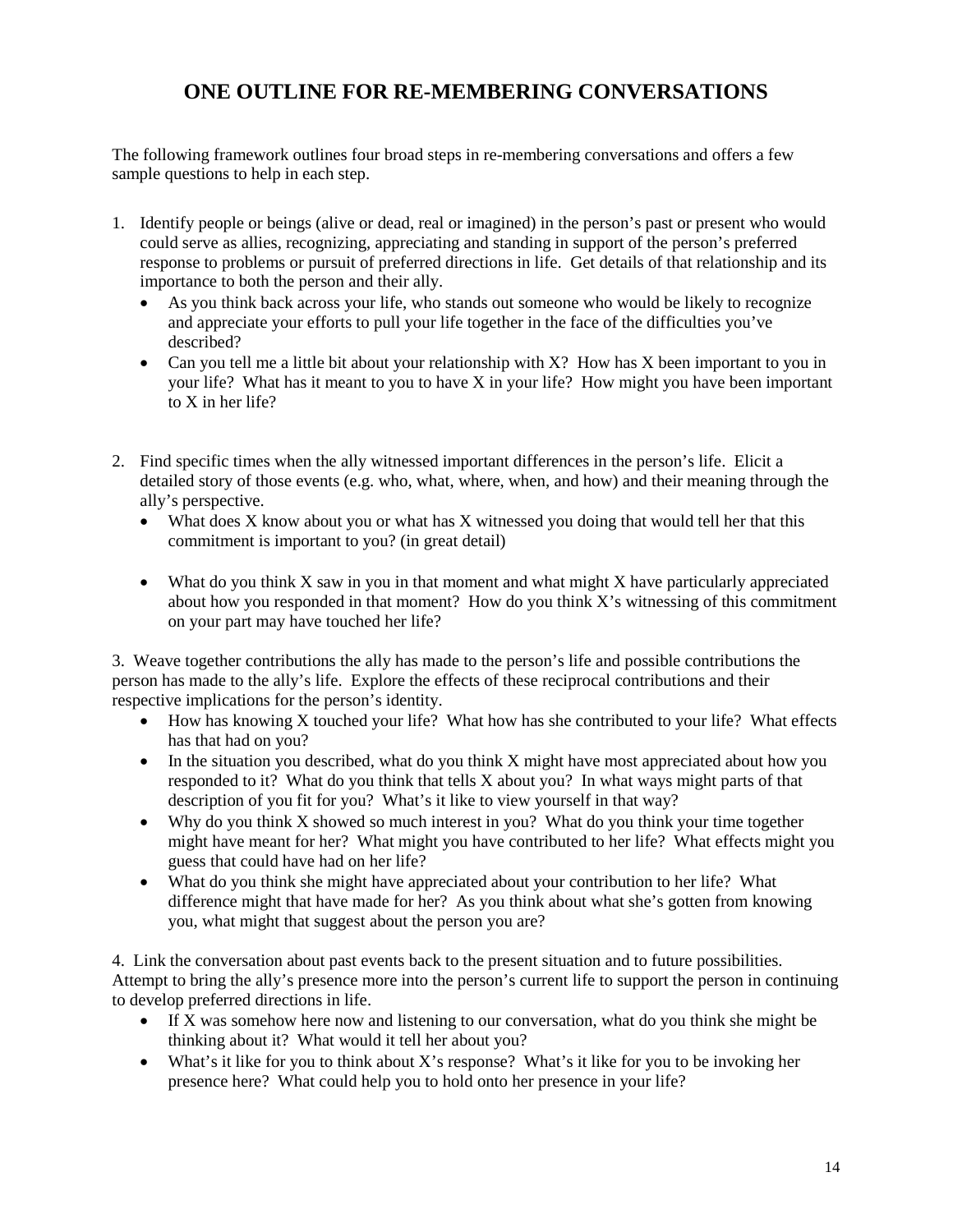#### **SOME USEFUL REFERENCES**

Adams-Westcott, J., Dafforn, T.A., & Sterne, P. (1993). Escaping victim life stories and co-constructing personal agency. In S. Gilligan & R. Price (Eds). Therapeutic Conversations. New York: Norton.

Anderson, H. (1997). Conversation, Language, and Possibilities. New York: Basic Books.

Beaudoin, M-N. & Taylor, M. (2004). Breaking the Culture of Bullying and Disrespect. Thousand Oak, CA: Corwin Press/Sage Publications.

Berg, I.K. (1994). Family Based Services: A Solution-Focused Approach. New York: W.W. Norton.

Berg, I.K. & Kelly, S. (2000). Building Solutions in Child Protective Services. New York: Norton

Cooperrider, D.L., Sorensen, P.F., Whitney, D. & Yaeger, T.F. (2000) (Eds.) Appreciative Inquiry: Rethinking Human Organization Toward a Positive Theory of Change. Champaign, IL: Stipes Publishing.

Dickerson, V.C. (2004a). Who Cares What You're Supposed to Do? Breaking the Rules to Get What You Want in Love, Life, and Work. New York: Perigee Books.

Dickerson, V.C. & Zimmerman, J. (1992). Families with adolescents: Escaping problem lifestyles. Family Process, 31, 341-353.

Duncan, B.L., Miller, S.D., & Sparks, J.A. (2004). The Heroic Client: A Revolutionary Way to Improve Effectiveness Through Client-Directed, Outcome-Informed Therapy. San Francisco: Jossey-Bass.

Durrant, M. (1993). Residential Treatment: A Cooperative, Competency-Based Approach to Therapy and Program Design. New York: Norton.

Epston, D. (1994). Extending the conversation. Family Therapy Networker, 18 (6), 31-37, 62-63.

Epston, D.E. (1999). Co-research: The making of an alternative knowledge. In Narrative Therapy and Community Work: A Conference Collection (pp. 137-157). Adelaide, Australia: Dulwich Centre Publications.

Freeman, J., Epston, D. & Lobovits, D. (1997). Playful Approaches to Serious Problems: Narrative Therapy with Children and Their Families. New York: Norton.

Freedman, J. & Combs, G. (1996). Narrative Therapy: The Social Construction of Preferred Realities. New York: Norton.

Goldner, V. (1998). The treatment of violence and victimization in intimate relationships. Family Process, 37 (3), 263-286.

Goldner, V., Penn, P., Sheinberg, M. & Walker, G. (1990). Love and violence: Gender paradoxes in volatile attachments. Family Process, 29 (4), 343-364.

Imber-Black, E. (1988). Families and Larger Systems: A Family Therapist's Guide Through the Labyrinth. New York: Guilford.

Jenkins, A. (1990). Invitations to Responsibility: The Therapeutic Engagement of Men who are Violent and Abusive. Adelaide, Austrailia: Dulwich Centre Publications.

Kegan, R. & Laskow Lahey, L. (2000). How the Way We Talk Can Change the Way We Work : Seven Languages for Transformation. San Francisco: Jossey-Bass.

Madigan, S. & Epston, D. (1995). From "spy-chiatric gaze" to communities of concern: From professional monologue to dialogue. In S. Friedman, (ed). The Reflecting Team in Action. New York: Guilford.